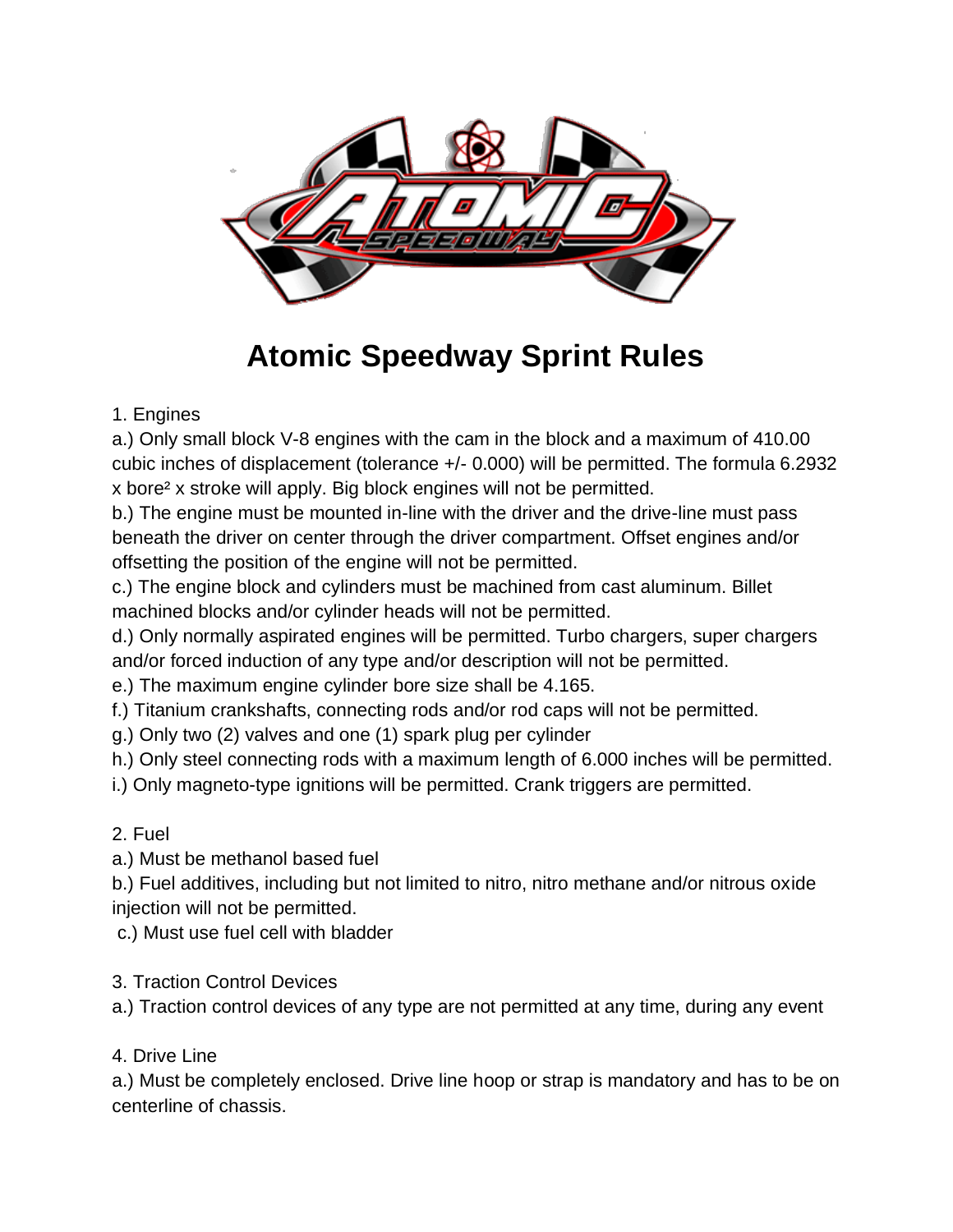b.) Hoop should be steel and welded or bolted in.

5. Chassis

a.) Minimum tubing size and thickness. The following are subject to inspection:

b.) TOP RAILS must be a minimum 1 1/2" diameter x .095 thickness.

c.) BOTTOM RAILS must be a minimum 1 3/8" diameter x .095 thickness or 1 1/2" diameter x .083 thickness.

d.) ROLL CAGE UPRIGHTS must be a minimum 1 3/8" diameter x .083 thickness.

e.) ROLL CAGE TOP CROSS MEMBERS must be a minimum 1 1/2" diameter x .095 thickness.

f.) UPPER RAILS must be minimally 1 3/8" diameter x .083 thickness. REAR END SAFETY BAR is a mandatory piece.

h.) No titanium or aluminum in the chassis construction

i.) No filing of nerf bars or bumpers. No solid steel nerf bars or bumpers.

j.) Floor pan and body panels may not be thicker than 0.125" and must be made from aluminum or carbon steel only.

k.) Drilling of any bolts, fasteners, or heim ends is prohibited.

l.) No mirrors, radios, or communications equipment is allowed. No on-board computers or any computer adjustable devices allowed. \*\*"Swindell" style bleeder systems allowed

m.) The right rear wheel is limited to 18" wide and left rear wheel is limited to 15" wide.

n.) No adjustments within the drivers reach inside or out of the cockpit except for the fuel shutoff and one way wing slider forward and back only.

o.) Car must resemble a traditional sprint car. No non-winged cars.

p.) No part of the car can extend past front bumper, with bumper no more than 23" from front of front axle. Nobody pieces to extend beyond front torsion tube except hood.

6. Nerfs & Bumpers

a.) Must be steel or stainless steel only. Minimum 1" diameter, minimum .065 thickness. Nerf bars are mandatory and must be steel or stainless steel only.

## 7. Front Axle

a.) Must be steel only. Minimum sizes 2" x .156 or 2 1/4" x .120 or 2 3/8" x .095 or 2 1/2" x .095. 9. Body a.) Must resemble a traditional sprint car body

b.) No exotic sail panels, fins etc; Armguard may not extend past rear of the frame

## 8. Top and Front Wings

a.) Center Foil maximum size of 25 square feet with a maximum width and length of 60 inches. Center Foil must be square or rectangular in shape with all 4 corners set at 90° angles with no variance allowed. Center foil top is to be flat from front to back and side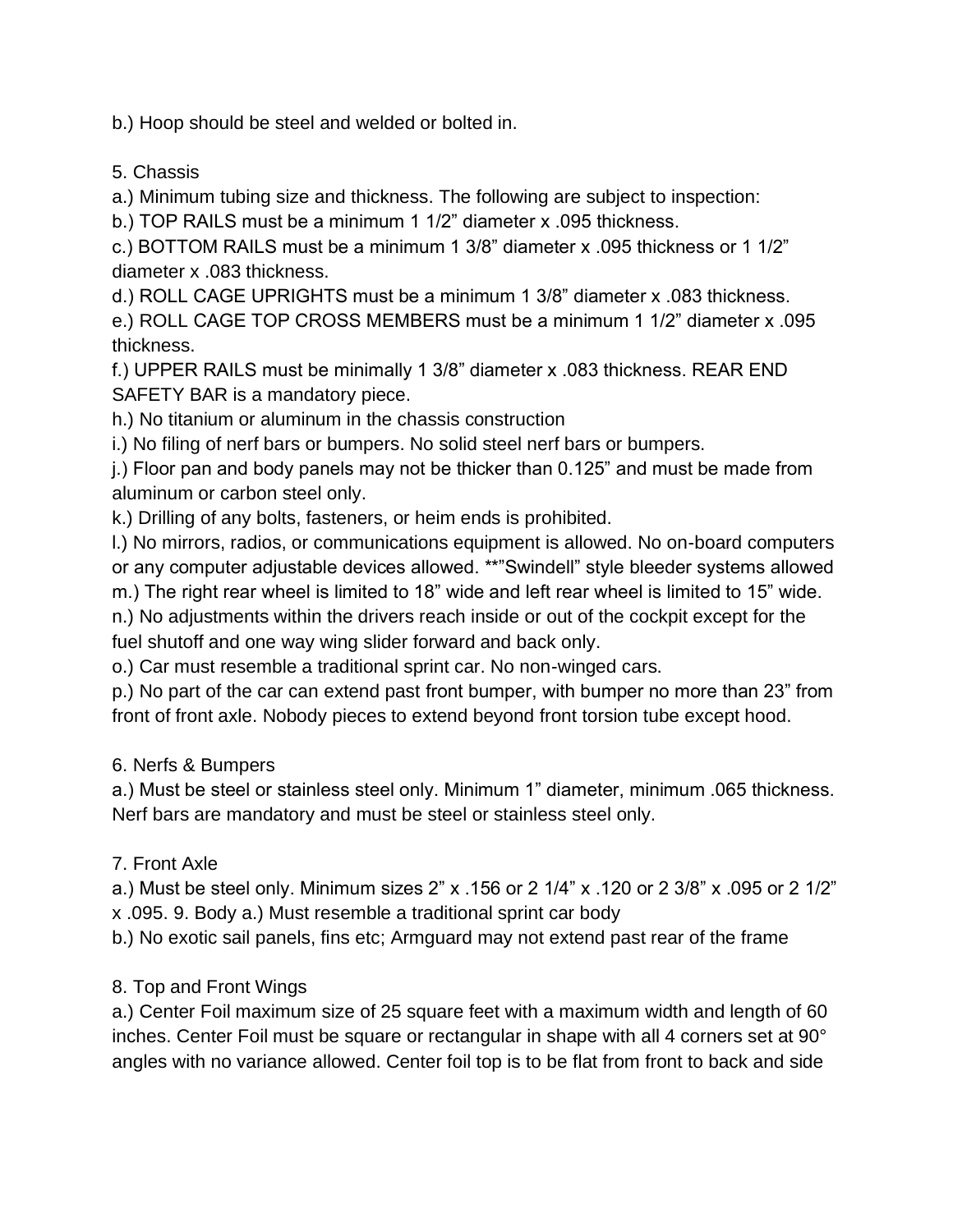to side. The center foil top must start being flat within 6" from the center foil's front leading edge.

b.) Center Foil shall be fully sheathed in aluminum. Vent holes, dimples, ridges and/or any other type of fabricated modification will not be permitted anywhere on the wing.

c.) Flat-top wings will be allowed to utilize a 2" wickerbill

d.) Dished wings are permitted without the use of a wickerbill of any height

e.) Dished wings must be square or rectangular in shape with all 4 corners set at 90\* angles with no variance allowed. Center foil dish of 2 ½ inches allowed. Max size of 25 sq/ft

f.) The top wind side boards maximum size will be 72 inches long and 30 inches tall. The top 2/3's of each top wing side panel shall consist of only 2 corners. Each corner shall be set at a 90 degree angle with no variance. This portion of the side panels leading edge may not be behind the center foils leading edge. Panels must be of onepiece construction and be fabricated flat. Turnouts on all edges of the wing must not exceed 1 1/4" x 1 1/4" and must be oriented at a 90 degree angle to the flat portion of the side panel.

9. Weight Rule Procedure (1,400 lbs with or without mufflers)

a.) All cars must weigh after qualifying lap, top five cars at end of A-feature must weight

b.) Scales will be designated during the driver's meeting at a particular event

c.) If a car fails to go DIRECTLY to the scales at the end of the A or qualifying, they will scored in last place for that event

d.) Top 3 finishers to front stretch/victory lane for Interviews AFTER meeting minimum weight \*\*Failure to do so will result in \$500 fine from finishing pay

10. Tires

a.) Hoosiers must be run on all 4 corners

b.) Front 85/8.0-15 D12, D15, D20

c.) Left Rear 15.0/90-15 H12 15.0/92-15 H12, H15 15.0/94-15 H12, H15 15.0/96-15 H12, H15

d.) Right Rear 105/16.0-15 H15, H20, Medium, W18 NRA Stamped 18" \*\*steel-block 360 ci. engine only

e.) \*\* Must utilize the same right rear tire for qualifying, heat-race, and A-Main

f.) A cut or damaged right rear may be replaced prior to the A-Main. Must be inspected and receive approval from competition/race director. Must be replaced with a USED tire of the same compound and quality. Changing a tire between heat and A will result in a (6) position starting penalty in the A-Main

g.) May use different right rear during B-main and/or dash

11. Safety